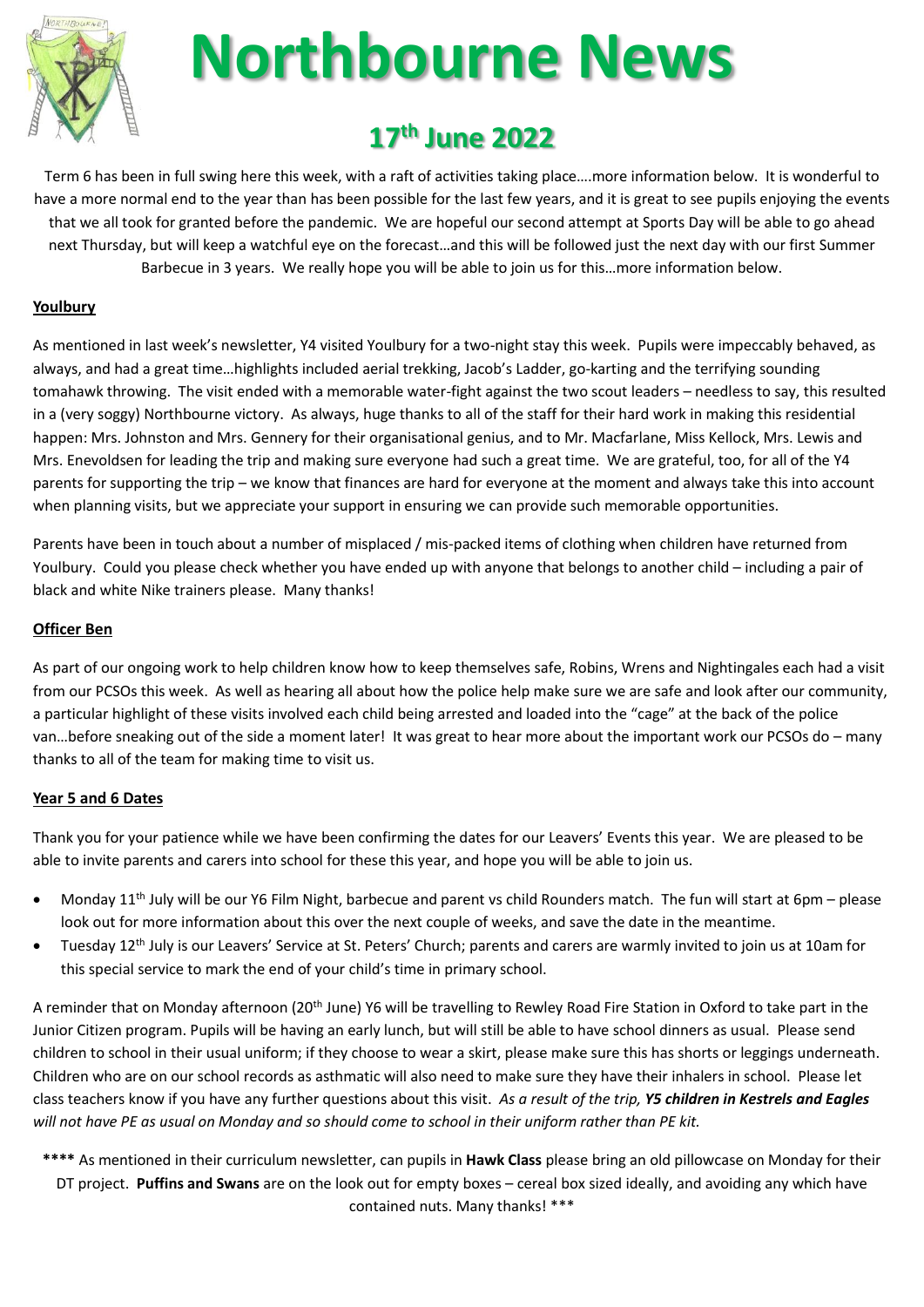#### **Site Safety**

An increasing number of parents are staying on-site to chat with friends and let children use the play equipment at the end of school. To help ease congestion while classes are leaving the school site, and to ensure the gate can be locked as soon as possible given that children are still using the building after 3pm, can I please politely ask that you leave as soon as you have collected your children at the end of the day. Thanks in advance for your help with this.

#### **Summer Barbecue**

We are really excited about our Summer Barbecue next Friday (24<sup>th</sup>) and hope you will be able to join us between 5 and 8pm. There will be a range of stalls, activities and entertainment, and so, as well as supporting our ongoing fundraising efforts, I know it will be a really enjoyable evening. Next Friday is a non-uniform day in school; in exchange, we ask that children in Reception and Key Stage One bring along some chocolate and Key Stage Two a bottle for our tombolas. These will be collected at the gate as children arrive at school, so please have them to hand, and thanks in advance for your help.

As part of the barbecue, we are pleased to announce the Great Northbourne Bake-Off. This will be judged across 5 age-related categories: Nursery and Reception; Key Stage One; Lower Key Stage Two (Y3/4); Upper Key Stage Two (Y5/6); adults and older siblings. Entry is £1 per bake, and entries will be collected at the start of school next Friday; please make sure these are in school by 9:30am. We can't wait to see (and taste!) your brilliant bakes and have some fantastic judges lined up…happy baking!

#### **Sports Day**

As mentioned above, we are hoping our second attempt at Sports Day will be able to go ahead on Thursday. This is the final attempt we will be able to make at running this event, so are keeping our fingers firmly crossed for dry, not too hot weather. A reminder of the arrangements…

On Thursday, please send pupils in Y1 – 6 to school wearing a T-shirt in their house colour (as previously shared) and the rest of their PE kit (black / dark shorts or black / dark jogging trousers and trainers) and bring a bottle of water, sun-cream and hat, especially if the weather is warm, and a waterproof coat to wear between races if it is showery, and any inhalers needed.

We will always do our best to try to run sports day as we appreciate that many parents book time off work to watch this event. However, rain does make the field slippery and, as you know, the safety of our pupils is always at the forefront of our decisions. Therefore, any decision to cancel sports day due to the weather will be based on the forecast for the rest of the day and will be taken *at the start of the day* to enable us to inform you of this as effectively as possible.

It would be lovely to have lots of parents and family members come along to join us. If you are joining us, please arrive to watch from 1pm onwards, when the school gate will be open. Please make your way around the outside of the school to the field. Please note, we will need to start promptly at 1:10pm to get through the races we have planned and so, to keep the site secure, the gate will be locked from this time.

- A small number of chairs will be set up for you on the side of the running track nearest the school; please feel free to also bring rugs and your own fold-up chairs, as there won't be enough seating for everyone. We would be grateful if spectators could remain on this side of the field, behind the cones set out, at all times to enable teachers and teaching assistants to organise children on the other side of the track effectively.
- Our PTA will be running a café during the event, so please pop along to support our ongoing fundraising.
- As in previous years, children compete in one of four houses. Please feel free to cheer for your child's house and for the rest of the pupils involved in the day. We know that sports day can be overwhelming for some children – and this will certainly be the case this year, as this will be such a new experience for so many children - and we know you will all cheer for everyone taking part to provide support and encouragement.
- After this, pupils will return, one class at a time, to their classrooms to collect their belongings. They will then be dismissed from their classrooms at the normal time of 3pm.
- We ask that children in Reception and Nursery are **not** collected to watch Sports Day; they will have their own planned learning to take part in.